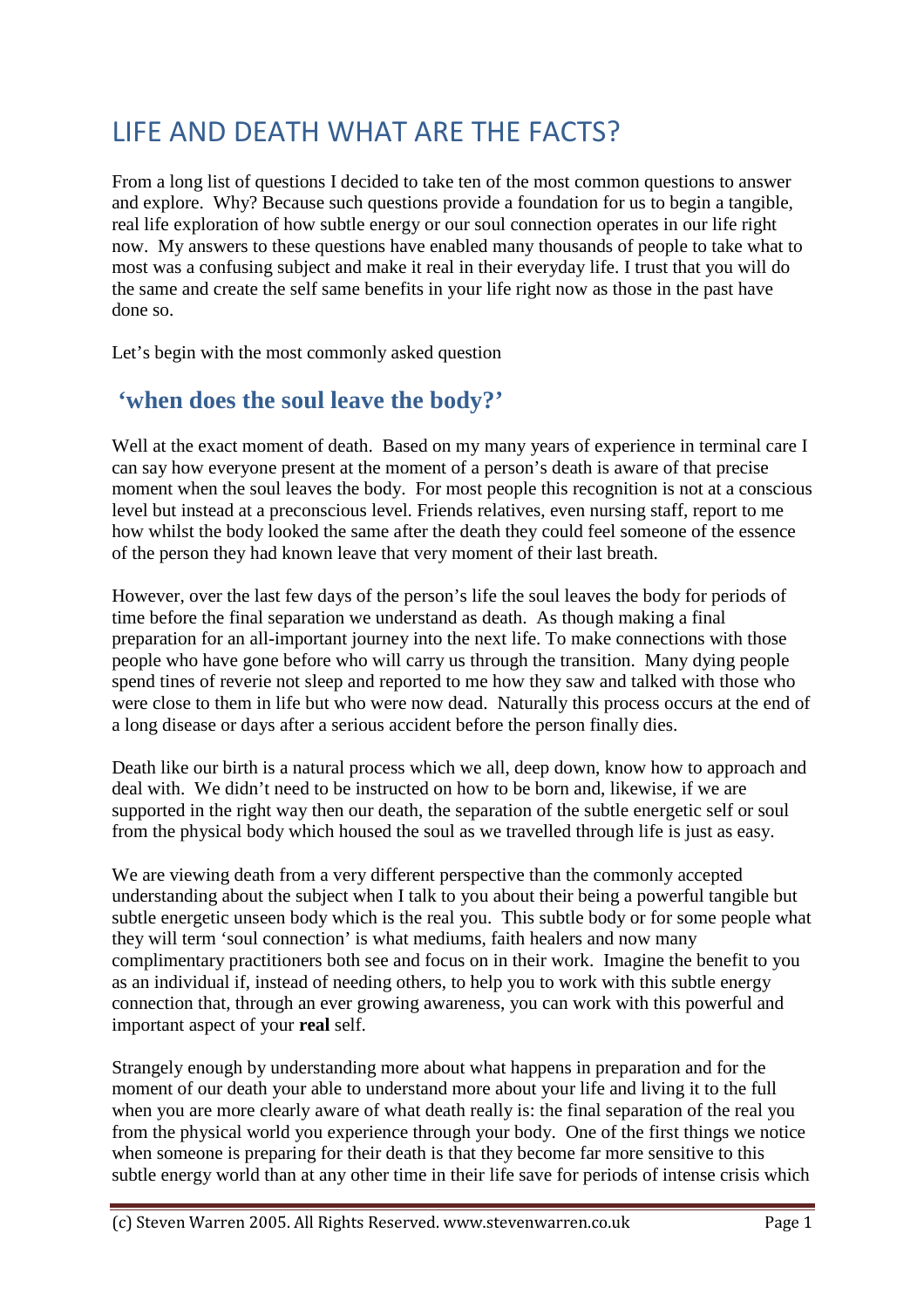can for most temporarily make them aware of if you like sudden insights or gut reactions. You may have experienced this yourself or heard from others experience of being with dying relatives how the person reports seeing friends in the room who have themselves died.

When teaching doctors and nurses to work in terminal care I encouraged them to explore making a connection with their own intuition, inner guidance, to help them to work openly with dying patients. Why? Because as I have already said the dying person accesses other levels of sensitivity and can detect your thoughts, feelings, apprehension by using a level of understanding far removed from words alone. One thirty one year old married lady who was in the last stage of her life after a long illness involving cancer was able to accurately report seeing her cousin in a hospital room crying and receiving comfort from her husband. As I sat there with her at her bedside unknown to the two of us what she was reporting to me as a dream had actually happened elsewhere in the hospital only a few minutes before. My patient was able to describe the room in considerable detail although she herself had never seen this room. A few minutes later this ladies husband opened the door and looked across at me. He looked grey and physically drained and asked if I would step out and into the corridor. Peter told me how Jane's cousin had flown from Ireland to visit but, on hearing of Jane's condition, and the ravages which the final stages of cancer had created she had broken down emotionally and finally the two of them had decided that it was better she did not see Jane. Jane had watched this in her mind's eye and reported it to me in spectacular detail.

Another question that is quite high up on the checklist of importance for many people is the question

## **'what happens as we die?**

Guess what. Well you have probably already realised no one suddenly dies. It might appear to those around them that in cases of sudden death such as heart attack or car accident that this has to be the case but at a subtle energy level this is far from the truth. Sadly to many people the nature of the direction of their life remained a mystery to them so, it stands to reason, that when they encounter death it could take on the self same mysterious form.

When you realise more about the nature of subtle energy or the existence of the soul then the whole picture becomes far clearer. Even in an apparent sudden death the soul or subtle energy part of you knew that this was going to happen. I've heard, from people attending my workshops, how relatives of theirs who died suddenly, say a heart attack in the street, had days, sometimes even weeks before, started to act strangely. After the event these relatives replayed conversations in their mind, which pointed to the fact that the person knew that something was going to happen. What is comforting is that the person who died had talked in a way, which reflected how they were making sense of their life and how they were now ready to go. That these people knew that there was another place for them somewhere else and that this place was a good place.

As a person approaches their death it is important they are given the right conditions to make them ready. This is where we have seen tremendous advances in the area I used to work in – terminal care and the hospice movement. We, my colleagues and I, educated doctors and nurses to not only use their practical skills in medicine to benefit patients, particularly in pain control, but also to help relatives to help create the right attitude of mind so the dying person could talk openly, make peace with their friends and family and move towards letting go of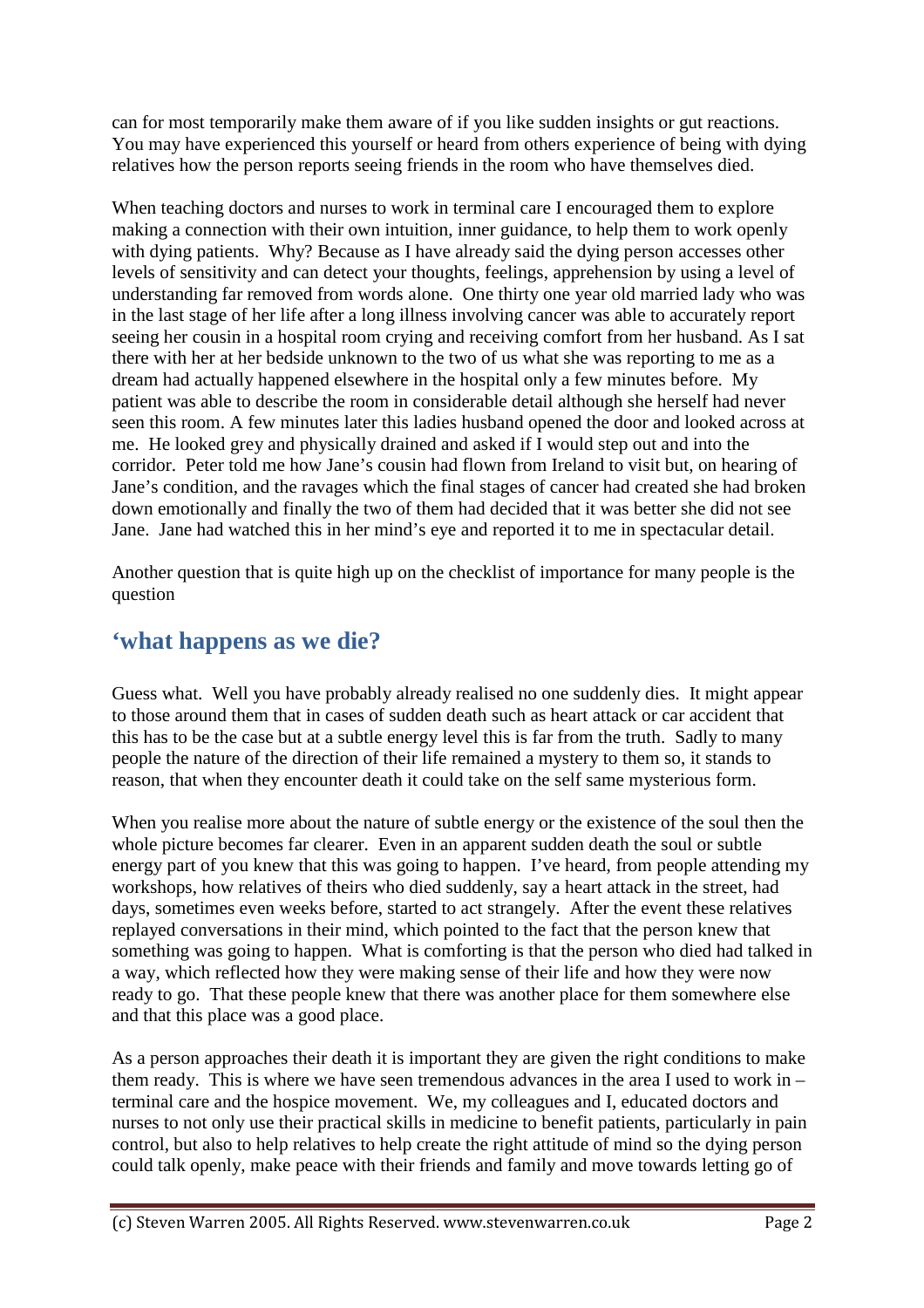this world gracefully and with complete dignity, to retain their personality right up until their end. Given the right conditions the person has no fear for himself or herself. No their worries are often for those they will leave behind and wish to be assured that they will be OK.

## **When does our soul connect as a baby?**

As with the process of dying our growing as a baby in our Mother's womb is not composed of a constant energy connection between our soul and the physical body. Even during our life from birth throughout adulthood through to old age our subtle energy body or soul moves out of the body during periods of sleep as this is essential for balance and well being.

As our new body is growing in our Mothers womb we literally construct from the physical mass of cells the body we wish to create for our earthly life. The soul connects with the body at critical times to orchestrate the development of foetus to fully grown baby. At the moment before the actual birth our soul connects and remains connected in order experience the physical process of birth. Then, shortly afterwards, our soul leaves the body during periods of sleep.

Over the months the soul stays in the body for increasingly longer periods of time until we reach a point where we are completely or fully connected to our body. We no longer sleep for such long period, which signifies our soul connection and willingness to experience the physical world using all five senses during our waking time. It is interesting to note that when we reach old age we revert to the process, which was a part of early life as a baby, and return to sleeping for longer periods of time. We demonstrate, at a subtle energy level, the full cycle of our earthly life and the time we have spent here.

Following on in the incarnatory process of our soul connecting with our body when we are there as a sawmill growing baby in our Mothers womb another commonly asked question is

# **Why do babies and children die?**

In working with parents of children both as when those children were dying as well as after those children had died I am sure that you can imagine how this is one of the most demanding life experiences any adult can go through. The parents, they all told me how they never fully recovered from the death of a child, but rather learned to manage the remaining years of life without them.

It takes time for parents to move through the long process of grieving before they can begin explore the wider ramifications of their child's death. Many years ago when I was a student and preparing to work in terminal care I came across a short book written by a journalist. In her book entitled 'Will My Son', she eloquently told the story of her son who was soon discovered to have Down's Syndrome.

At five years of age and with a very weak heart the surgeons operated but her son died on the operating table. In her book his mother tells of her and her family's feelings on the sadness at his birth, that he would not be a normal child, but in each succeeding chapter details how he taught her much and how she grew to love him more and more each day for being different and thereby so special. Even though Will wasn't like other little boys he gave her something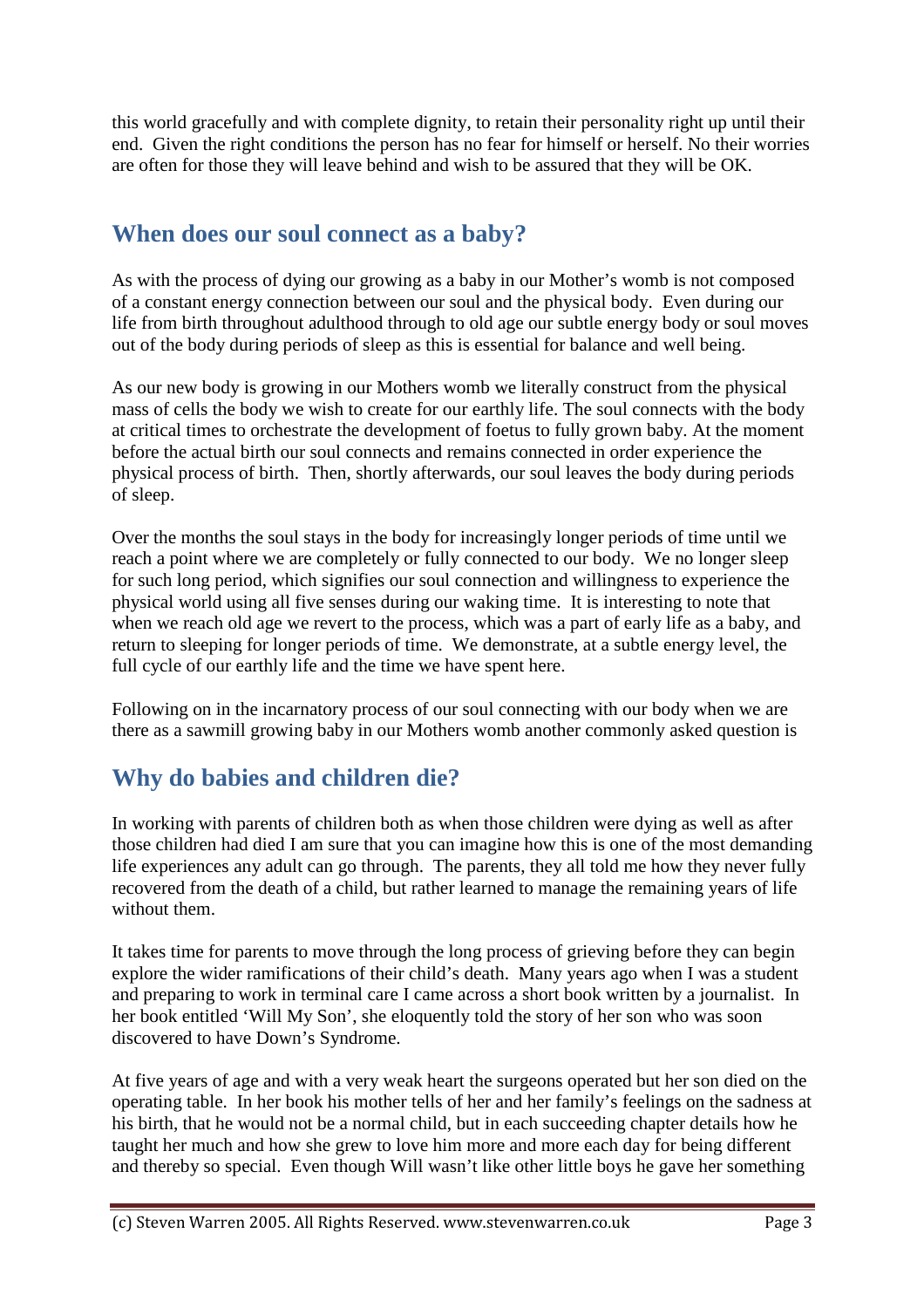very special and in his short life taught her and her family far more than if he had lived to adulthood.

Here we have a clue from psychology about what the energetic expression is all about in the death of a small baby or child. So what happens in terms of the actual soul expression? Let's look to ancient teachings to explain what we see as a modern issue. Those people we meet in our life from a variety of settings but who impact in our life in a powerful way are part of a soul journey which each of us chose, yes consciously chose, before our incarnation into the physical plane of life. The pattern's of subtle energy expression we both give out and receive through contact with these people in our lives is far too complex for our conscious mind to comprehend let alone to fully understand. Such is the situation when a baby or child dies.

Ancient wisdom simply says from a subtle energy or soul development it involves two souls – that of the parent and that of the baby or child. And they are giving something very important to each other at a subtle energy or soul expansion level. This giving is a very, very powerful experience. For the baby its soul needed, for a whole host of different reasons perhaps, to incarnate but then leave the earth plane. For the parents after their grieving process is complete then the death of that child will have changed their lives and their view of life forever.

What of the unhappy situation where the parents cannot appear to cope with the death of the child and such an experience appears to only lead to more and more misery? Whilst we may see that the remainder of their lives is full of torment the understanding of this process I described will come to them even if that happens to them after their death.

This is one the reasons why I and my colleagues who work with subtle energy and soul connections are tirelessly presenting materials to people all around the world to help them to understand, to recognise this element operating in their lives. To provide people with an opportunity to become consciously aware of the subtle often preconscious aspect of subtle energy connection operating in their lives RIGHT now.

For example in my work in bereavement when people had gone through such experiences as the loss of a baby, death of a child or been involved in aborting a baby I was able to help them to slowly understand how there was another powerful dimension to this experience. To dispel the myths that viewing their experience from the superficial conscious aspect in order to work towards a broader richer understanding involving the subtle energy of soul connection in terms of what had really happened.

#### **How can we connect with people on the other side?**

Well let me begin by telling you how, at a subtle energy level, you do this all the time. Yes, at many times during your life, but to varying degrees. Death never separates us from those we truly love because the love we felt for them in life and continue to feel and express to them in death is a strong bond, which makes it possible for us to continue on our connection with them. It is just that we have to realise that the nature of this connection is no longer in the form of words. Instead it will be in the language of pictures. Images, feelings which flash into our minds at times of both difficulty or distress AS WELL as during times of extreme happiness or accomplishment.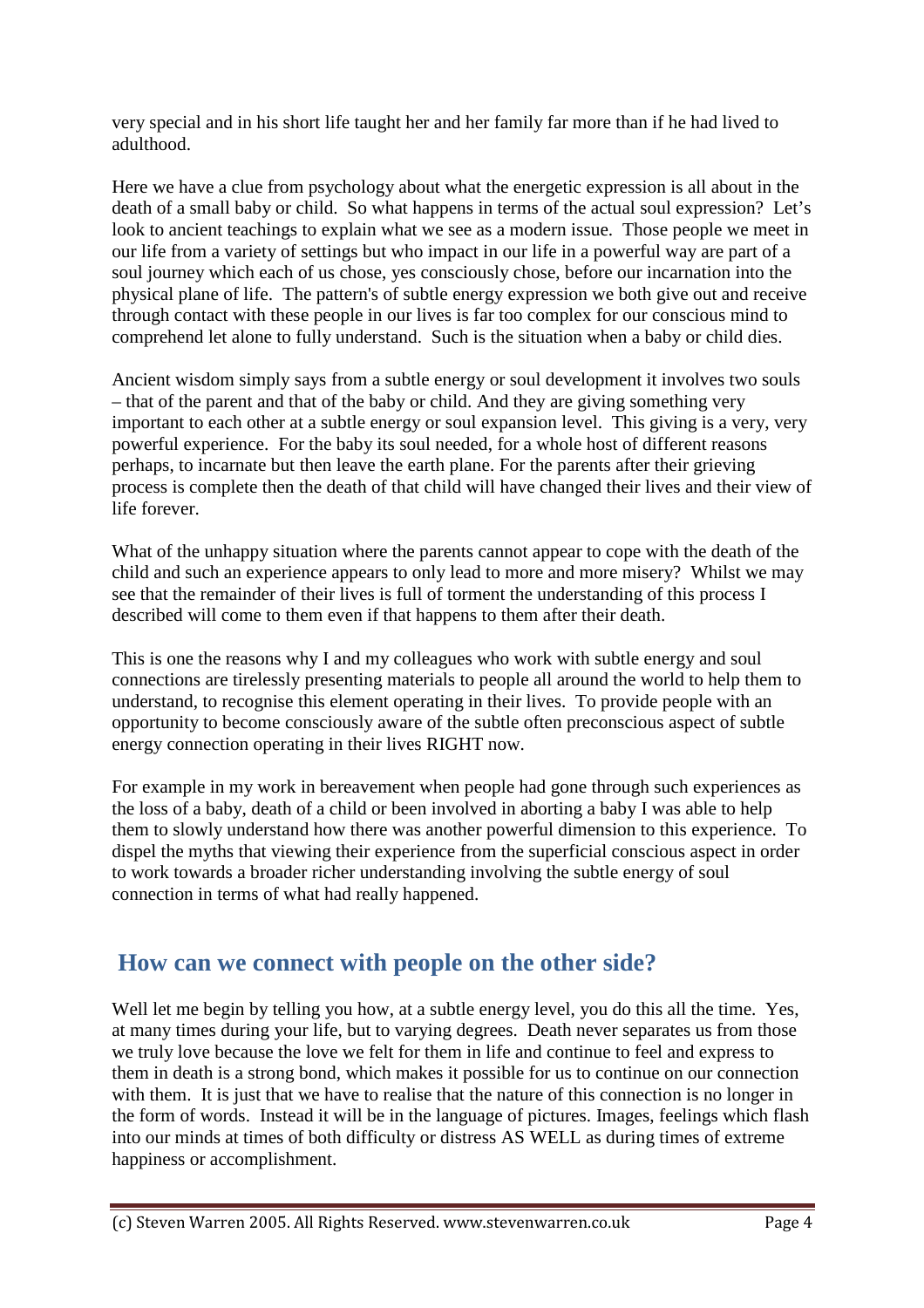One lady who had been bereaved for many years told me that when her first granddaughter was born how she on both hearing the news as well as seeing this little baby for the first time could feel and hear and then literally see her dead husband along with experiencing words and emotions. She literally felt not imagined his presence with her at this time. It is interesting to note how once she and I had talked about this experience in considerable detail this lady made contact with me over a year later and reported how she was able to connect with him at carefully chosen times in her life and converse with him now that she had become clear about both the existence as well as way of using this new form of communication.

#### **Should we continue to communicate with the dead?**

As I have answered elsewhere we do at a certain level carry this out all of the time. This level is a natural flow based on, importantly, a balance. Soon after a person dies many people are prompted to visit a spiritualist church or arrange a one-to-one consultation with a medium. It is often wise for a period of time to have elapsed since the death before we do this except in certain circumstances. The reason to wait is so the subtle energy or soul of the recently departed person can adapt to its new life on another plane. Every person who has died returns on the day of their funeral and can recall later to a medium the exact details of that day. They return because as people gather for their funeral there is an outpouring of love to which now the disincarnate soul immediately responds.

Communicating with those we love who are deceased either through a medium or through our own concentrated thoughts is natural as long as it does not reach a level or continued communication where it disrupts our earthly lives. During times of great happiness or sometimes stress those we have loved are called back to communicate with us through the bond of love which we knew in our earthly lives, shared with them as well as loves continued connection beyond death. To live our lives powerfully connected to those who are dead is obviously not healthy for us as it can and often does distort the way in which we live out the remaining years of our earthly life ahead of us.

Another common questions that is asked at seminars, by individuals and readily discussed in various textbooks is

## **'Can you explain Karma to me?'**

Karma is an easy, simple energy expression but has, unfortunately, been made very complicated in western people's minds because the conscious mind through the ego always looks for opposites such as right or wrong or black or white in creating our view of the world and the life we lead.

To help you to create a clearer picture to which you can return in your mind's eye about the expression of karma in your life lets create a far simpler, realistic picture.

Take a few seconds and either draw a bicycle wheel in your mind's eye or, if you prefer, take a pencil and paper and draw a circle to represent the wheel and in the centre a hub with many equally distant thin metal spokes radiating out from this hub to equal points around the wheel. Now you have this picture clearly in front of you lets all understand what karma really is. *Karma is a flow of energy, in this case, your energy flowing in a bigger sea of energy.* You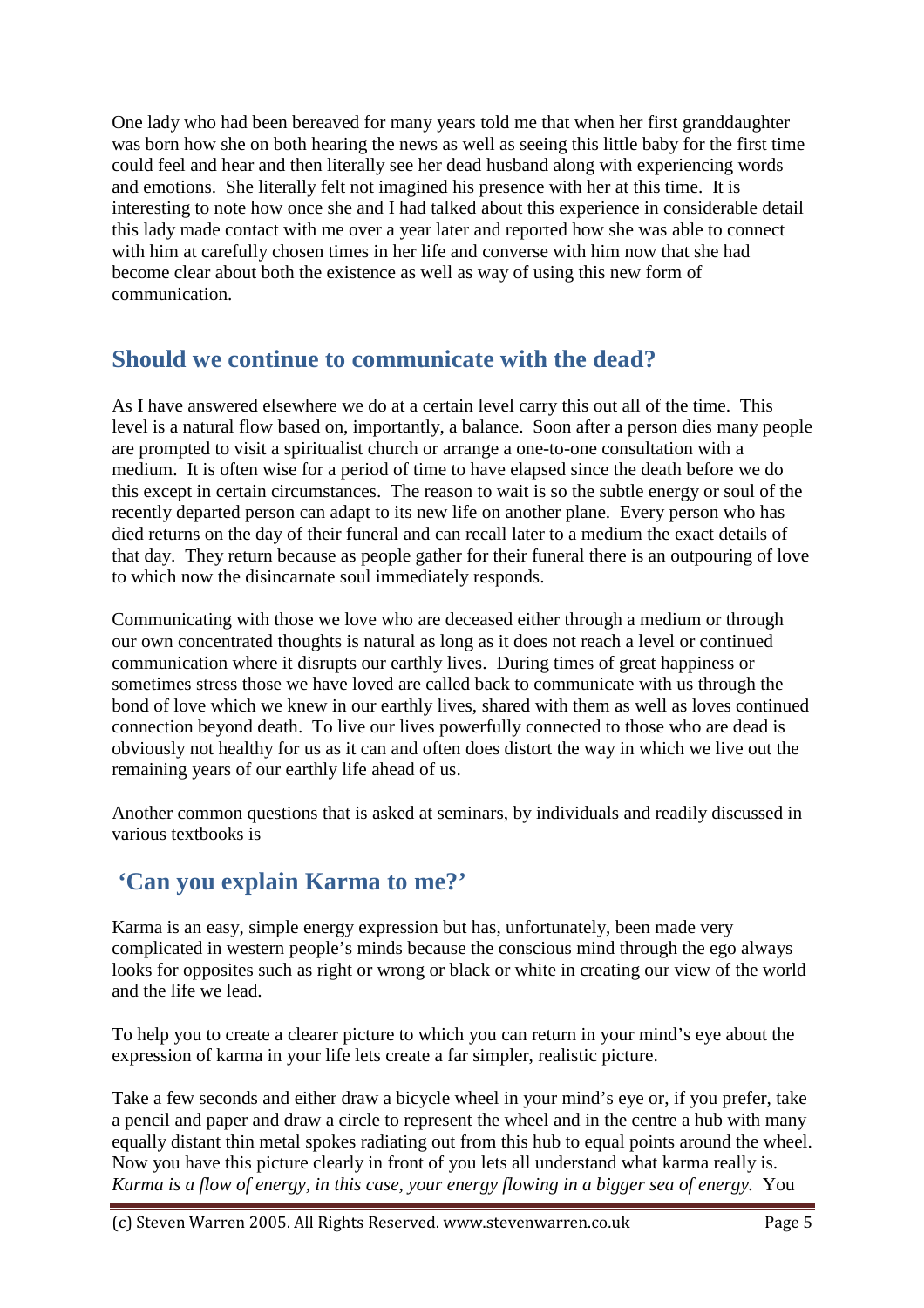can attract and absorb this energy around you, which as you progress through the wheel of energy helps you to grow and expand. I would like to ask you to draw a horizontal line through the hub of your imaginary wheel.

Now half of the wheel lies above the hub in the centre with spokes equally in place and the other half of the wheel with equally spaced spokes lays below this line. The half of the wheel beneath this line is life, as we know it now. This houses our subtle energy for most of our daily life in our body where we use our senses of touch smell taste and hearing to receive and express. Where we use our conscious mind to make decisions and then use our physical body to take action in our physical world. To talk and communicate or to take physical action and show others and ourselves what we can achieve. At death we are no longer connected to this physical body, which makes speaking as communication and without a body taking action in this physical world impossible.

At death we simply shift our real self the soul or subtle energy to another position on this wheel. A position, which is above the line, we drew earlier. We are still energetically in flow and moving to each position on the wheel. It is just that we have two forms of both expressing and experiencing this flow of energy. Below the line in a dense energy and above the line in a pure free form of energy experience. Elsewhere on this CD I answer the question of what happens to us after death in more detail but discussion of karma as a wheel with many positions helps us to understand the whole picture of the flow and expression of the subtle energy which is the essential us. But, for the moment, as you focus on this picture of a wheel you can begin to answer your own questions about life and death. You are eternal in a positive sense in that the essential you, that part of you that feels love, that can feel passion, that can be a part of what is real, that part of you which is real far more than just your body is immortal and all knowing flowing around the wheel we term karma. Each spoke is an experience within the continuing circle of energy shown by the circle of the wheel.

After death you continue to exist in another way, in another form, with the same subtle energy or soul that knew and experienced that part of the wheel which we now call life. Within that period called life each spoke is a phase of life containing many experiences, which enrich your soul. Likewise after death you continue on around the wheel with each spoke again providing experiences of a different kind but of equal importance to enable you to grow and expand energetically. You are really like a bright star moving slowly across a midnight blue sky and your brilliance is quite unique. In other CDs in the series I go into the subject in considerably more detail telling you about your guides who are above the wheel who by working with you whilst you are in the physical plane below the line are themselves moving and growing energetically.

## **It's very important that you digest in your own minds eye this whole idea of karma.**

If you prefer let's take a break and return to this material later after a few minutes. Or, if you prefer, just continue on reading.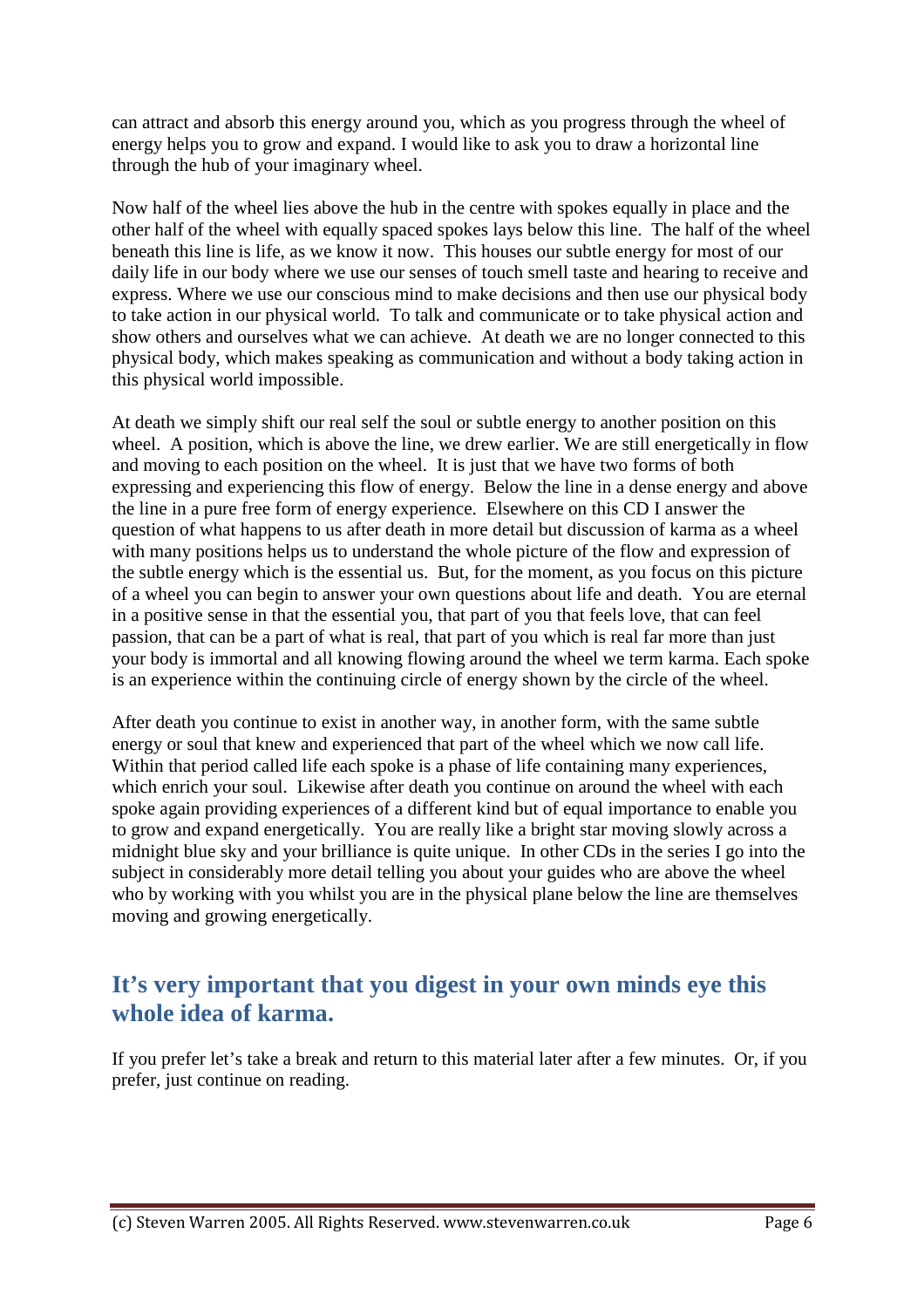Let's take a look at another question.

#### '**Where do our deceased relatives and friends exist now?**'

Elsewhere I have provided a brief outline in answer to the question regarding what karma is. That section of this CD will help you to understand practically where those who die actually are, where they exist. When someone we love dies they return to a place from which we all came. Another place which is a part of the wheel of energy and where we continue to live but without the restrictions of a physical body.

 Before our birth we chose to take on a physical earthly life rather like someone who choose to take on the challenge of climbing a mountain or sailing single handed across the Atlantic ocean for the experience, to test ourselves, to learn from the reality of the experience rather than imagining what it would be like from that other side to be a human being. In that experience we are surprised at our strength, our ability to love, our ability to communicate. The list goes on and includes all of the experiences that you can count on in your life.

We all reach a point in our earthly lives where we have experienced what we chose to experience. To make the achievements, to experience the disappointments and the resulting successes. To have loved and to have overcome the loss of that physical love. The many important and sometimes personally demanding experiences of life, which enriches the subtle energy expression of our soul.

The soul knows the life it has chosen to live but you are not consciously aware except at certain times in your life how that life is going to be experienced. The soul doesn't know all of the experiences because of the rich tapestry woven by life and the people we will encounter during our earthly life. When we have had all the experiences we needed been connected with our subtle energy to take as much from those experiences as possible we are ready to move out of this life to the next and for many who believe in reincarnation to return to this physical world time and time again to benefit from more and more experiences. When someone close to us physically dies they have not left us completely. Our connection with them continues on at a different level and explained on the CD there are many ways which we reconnect with them during the remainder of our physical life here on earth if only consciously enable ourselves to be open enough to recognise and respond to such a connection. Regardless of whether we are aware of them or not there are times when they are aware of us in the afterlife.

There are times when they have their own progression at a subtle energy level to focus on and there is work, if you like, for them to do as well as experiences to go through themselves in this new plane. As they no longer posses the physical restrictions which we chose to take on when we create the mantle of a physical body their r non physical life is very different from our own. With no emotion other than love the experience of energy is quite, quite different to the general conditions here on earth. Although there are times when heaven does manifest itself here in our lives, primarily when we fall in love with another person. When we hear and are totally absorbed in a piece of music which lifts our hearts connects us with our passion and enables us to experience a time of perfect love. It is at these times that you have experienced what those who have died experience all of the time before they choose to consciously incarnate into this world again through taking on the mantle of another physical body.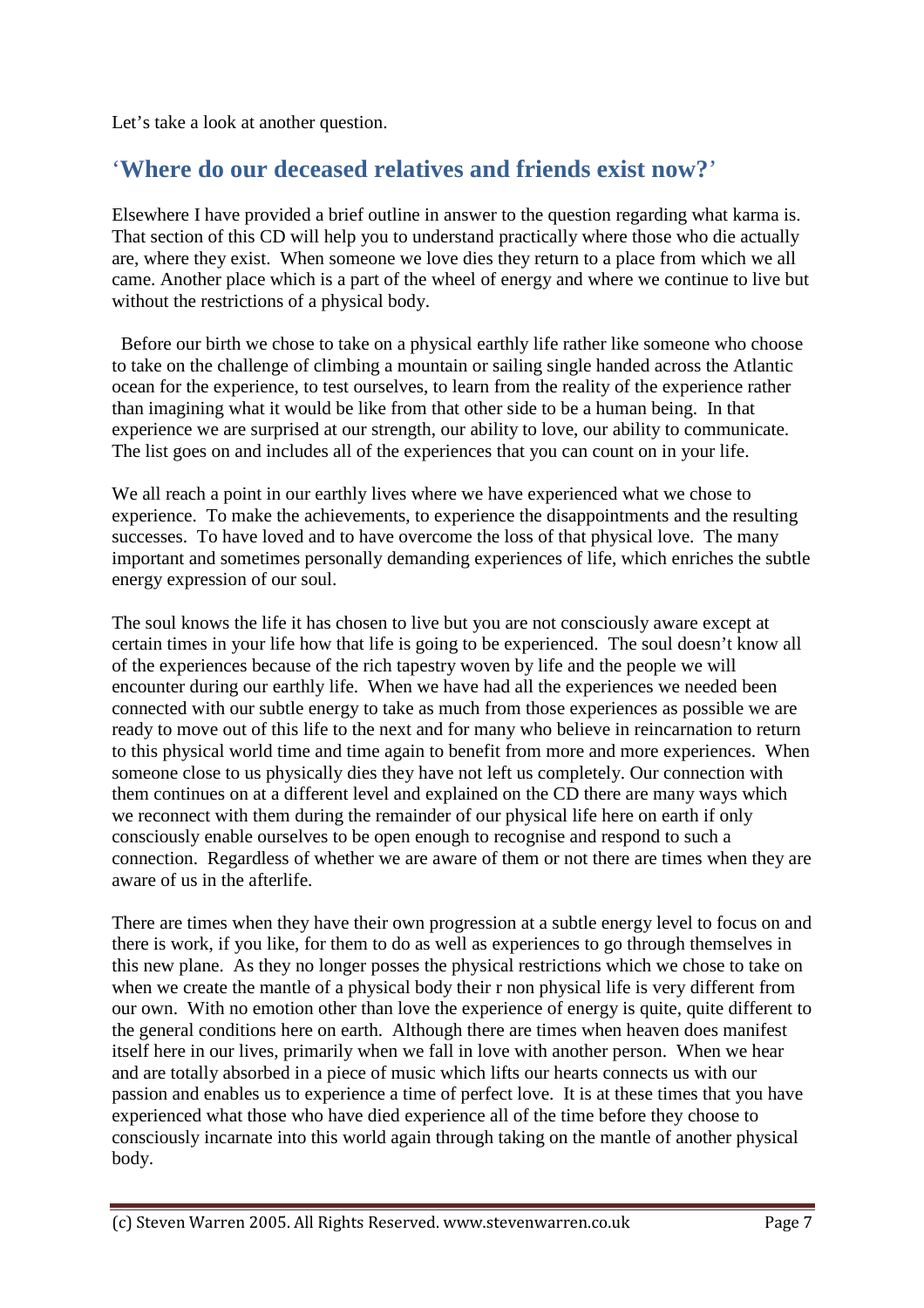The next is a very, very popular question.

## '**What are ghosts and hauntings and do they really exist?**'

As I say I am often asked this question and I bet if you go to a party or meet with a group of people the topics of ghosts and experiences of seeing them or for that matter disbelieving in them all together often comes up. Bottom line is that to believe in ghosts you have to have seen one. However, when I am asked about ghosts I turn the question around and say to the person 'how do you know you haven't seen a ghost?' naturally their reply goes something like this 'well I would have known if I had have seen on as they would appear like a ghost'. Wrong!

Since the 1920's Hollywood has fed us a variety of wrong images based upon sensationalising the subject to draw people to the box office and to make both film stars as well as lots of money. The whole area of ghosts, hauntings and psychic matters has been, up until recently, completely misrepresented by the film industry. About fifteen years ago Hollywood did well a turn around after receiving some well written scripts by a whole new generation of writers. These writers had done their research well. Talking to mediums and psychics as well as others who work directly with subtle energy. Society was bored with the old ghost stories and was hungry for something new so, the studio bosses put up the money to enable such films to be made.

About fifteen years ago appeared the film 'Ghost' at the box office starring Demi Moore and Patrick Swayze. This was the first of a number of films that accurately presented what ghosts and *some* aspects of the afterlife can really be like. More recently we saw the release a couple of years ago of the film 'Sixth Sense'

So, let's get this clear 90% of all adults by the age of thirty will have either seen a ghost or felt their subtle energy connection. Fact! It is just that you are all thinking that a ghost is going to look like those you saw on the television or in films many, many years ago. Such images leave you waiting for quaint but equally sensational howling noises in preparation for the appearance of a faint grey apparition. Sorry these stories we made up centuries ago by creating fear to make little children do what the adults wanted rather than bearing any resemblance to what a ghost really looks and behaves like.

So what is a ghost then? A ghost is a tangible energy connection with a soul or subtle energy. There can be a number of reasons why you or someone you know makes this temporary connection. Let's explore what some of these may be. Certain places have a powerful energy focus for a variety of reasons that I don't have time to go into here. When we visit such a place then we enter an energy vortex making the thin veil between this life and the next easier to move across.

A medium sees and talks with those who are no longer incarnate. Over time the medium becomes relaxed with such an experience especially when they have been trained to work with subtle energy connections. Mediums, by the way, are not made they are born and have a special energy configuration which makes this process easy for them to carry out. They will have had experiences from early childhood which when, as an adult, will over time be taken by them and worked with in a positive, conscious way. When I go to an old house I experience and see lots of ghosts or feel their presence but I respond as I would in taking a train and being surrounded by lots of rush hour commuters. I don't make a fuss and take it in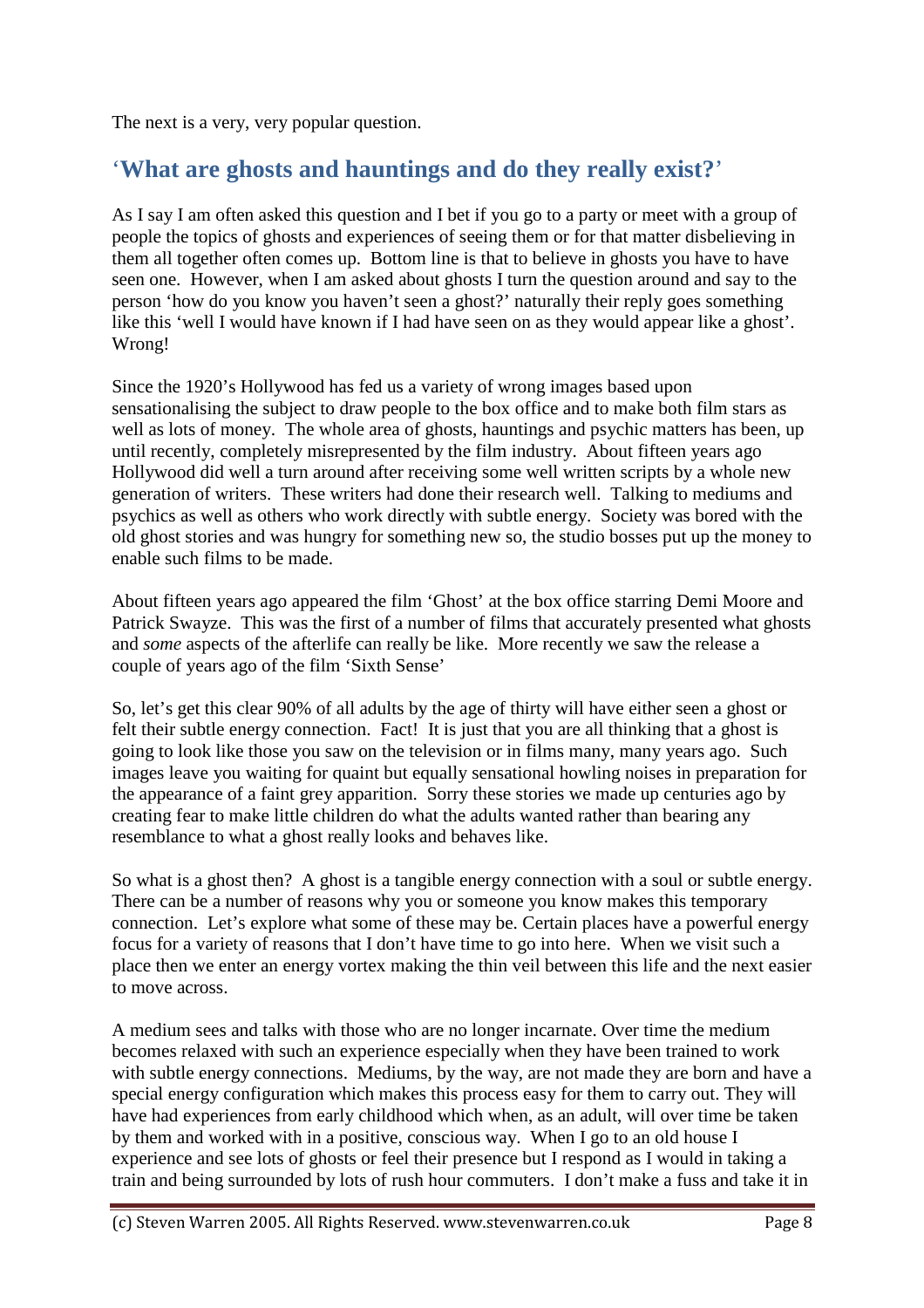my stride. However for those of you who are not mediums I can imagine that when you have this experience for the first time then you can be consciously quite shocked, confused and more than a little frightened.

When I first visited Africa and met the nomadic tribe folk who rarely saw a white man I got used to them wanting to touch my white skin imagining that the white paint would rub off in the palm of their hand to reveal my black skin underneath. Secondly you may see a ghost or the appearance of someone you knew who is dead during times of extreme crisis or even danger in your life. This is because your subtle energy is so strong at such a time that you literally draw your relative or friend from the spirit world to be with you. Such is the magnitude of your energy that they are able to appear to you physically, manifesting in front of you at such a time. This is a commonly reported experience in many adults. Then there are those who have near death experiences which I go into in more detail in another CD and book in this series, where it is commonly reported by many during such an experience that they meet with and see in what is apparently physical form someone who has died many years before. They key to understanding ghosts is that they are not going to harm you in any way whatsoever. No, only humans can do that as they have an ego that can drive them towards expressing emotions other than love. When you walk around your neighbourhood how do you know the person in front of you, to the side of you is real or a ghost? An interesting thought to ponder isn't it?

We are coming to the last two questions, which I am commonly asked, and wish to include in this CD book. How about the question about the fact that

#### **'Some people can see auras and other people don't appear to be able to?**'

As a child we all saw auras and to a basic degree we are able or aware of subtle energy forms around us. At one seminar recently for businessmen, yes, businessmen are now interested in learning more about subtle energy at long last, I gave a practical example. If you are thinking about going into partnership with a person or creating an important merger then invite the key person or people to your home for dinner. The businessman at my seminar who asked the question had a young daughter aged four. I suggested that for a few minutes early in that evening he invite his daughter to meet his dinner guest or guests. See how she reacts assuming that she is a balanced happy child for then her response would tell him much about the nature of the person he was dealing with but, more importantly, if they are reacting favourably to him and his business plans.

You see children and especially those who are preschool, are pure in the way they relate to the world around them and still hang on to a subtle energy connection with the other plane for which they have in time only recently left. They will sense a person at many levels by literally seeing the individual's energy. By not paying attention to the words but the feelings we can as adult begin to learn to re-operate at this level which was literally second nature to us in childhood. As we grow older, are educated, have to make a living, act only on our conscious minds instructions we shift our focus away from working with this all so important subtle energy connection in our lives.

Many modern day problems are, as a direct result, of this in the western culture. I have travelled to many countries in the world in lecturing career and it is startling the difference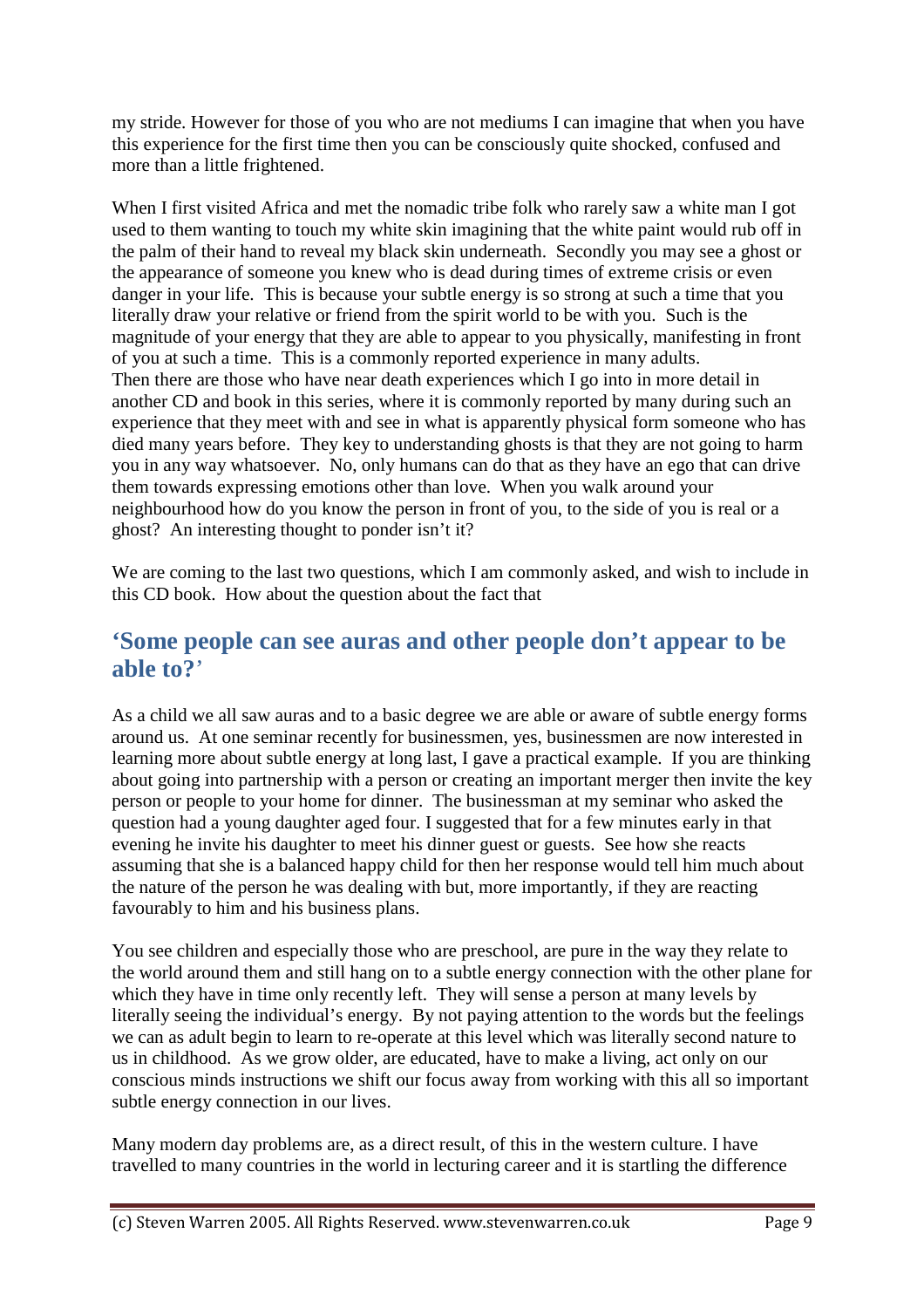between those people and the way they live their lives in contrast to how we do here in the west. Here in the west we appear so cut off from our lives at many levels buying new toys to compensate for what is really an inner lack.

When we reconnect with this subtle energy, which is our soul or our true self, our life changes literally overnight. The circumstances may partially remain the same for a short time until this energy connection I am talking about is really running in our lives. We can note this from the way in which we perceive from our inner world outwards. Many courses on subtle energy train people to open up to energy or an awareness of it operating in our lives. The DC effect which I created last year as a result of my twenty-five years clinical experience is designed to do precisely this. However the key is that it is only once we become consciously aware then use this awareness to gain conscious focus do you begin to reap the benefits.

And now to our final question

## '**Why do some people have good experiences in life and others have lots of problems?**'

There are two key aspects to answering this question that I bear in mind. We are not, if you like, consciously aware of who we really are in terms of our subtle energy or soul and subsequently carry out actions which are the complete opposite of what we should really be doing, saying or expressing in other ways. When we listen to those inner promptings, gut reactions, intuitive flashes of insight then our life begins to flow more easily in many, many directions. When we honestly communicate with our true self, that subtle energy body or soul, then our communications with others are heard or received by them more clearly. The clarity of our expression results in them accepting that we mean what we say.

The second point in responding to this question can relate to directly to our lives and how we have effectively lost the way on the path. This happened to me a number of years ago and resulted in my being literally forced to stop and take stock of not only the situation but my true feelings. I intuitively felt that I had to the next step in both my professional and personal life, leading to another level. I put my house on the market which sold within four hours to the first person who viewed the property for the asking price. Friends asked me 'where was I going?' and I replied at the time that I had no idea. Within three weeks of moving I had been approached to begin an international lecture circuit by a person I had never met before. For the remaining four years I travelled to every country in the world lecturing to over 300 thousand people and during such time met some of the international authorities in their specialist fields as we lectured together at conferences and seminars. Friends were impressed by such good luck. I simply explained, to those who would listen, that I had gone within, followed my inner knowing and trusted enough to take chances which at the time required faith rather than the logical mind to make them happen and become a tangible reality. What of when we are in so much difficulty in our life that we no longer believe that there can be any tangible solution? Rather than responding to the fear that this

generates by rushing around and doing more try to find certain times where you can resist the adrenalin rush and instead quieten the mind.

At first this takes a certain degree of courage based on faith. In such time where you are able to make what is essentially your soul connection or bridge between your conscious minds